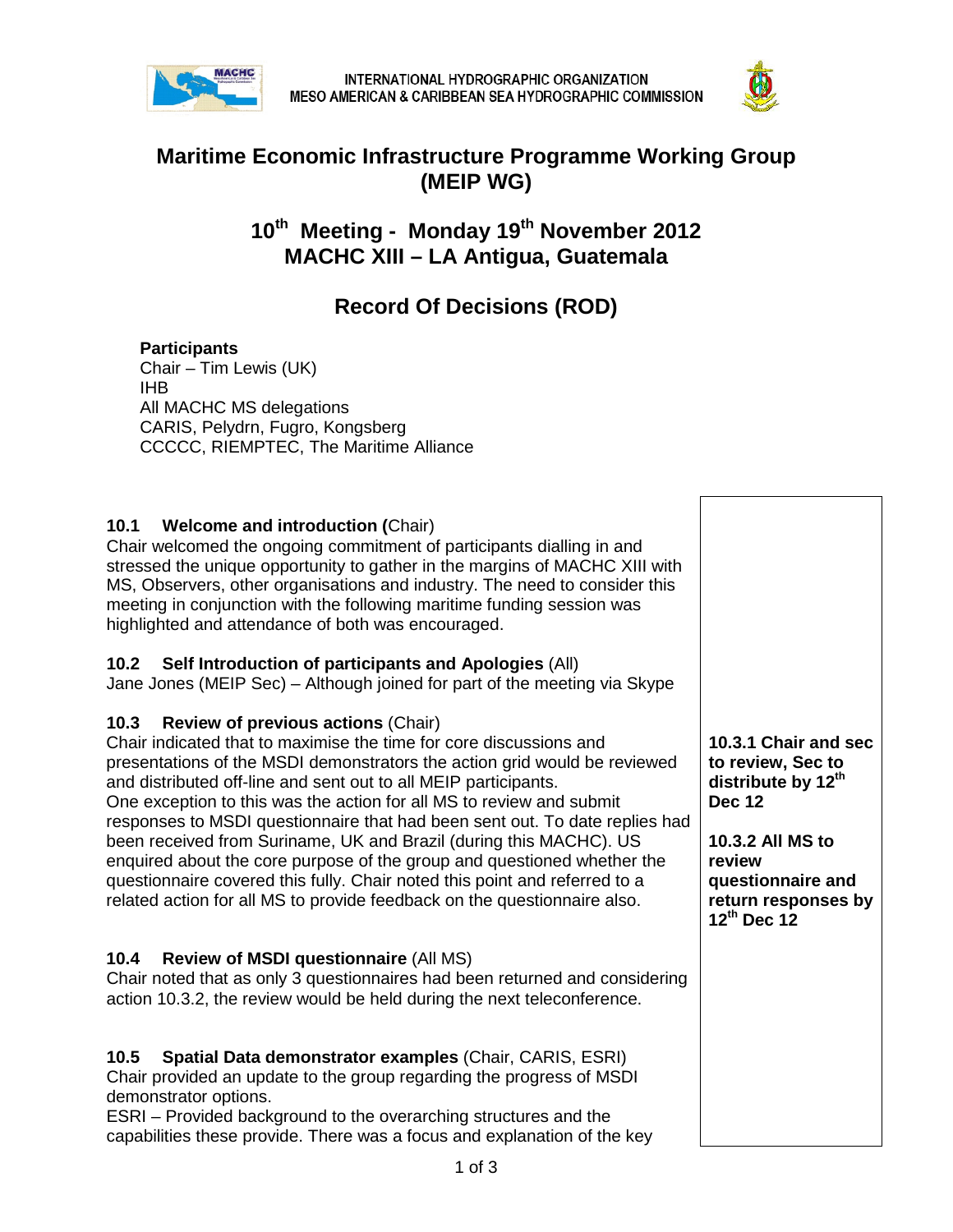differences between software, infrastructure and platforms as a service. ESRI – Demonstrated the ARC GIS cloud capability "live" to the group. CARIS – Demonstrated the Spatial Fusion Enterprise capability "live" to the group. The background and both presentations addressed concerns around data security, standards compliancy (such as OGC), licensing, and highlighted many of the geospatial tools possible Chair pointed out the need to consider these in line with regional projects, such as OECS and other GIS development presentations, such as Regional Marine Pollution Emergency Information and Training Centre for the Wider Caribbean) (REMPEITC) to be presented later during MACHC. NLD commented that many advantages had been highlighted, but what are the disadvantages? Chair acknowledged this valid point and roundtable discussion noted that it would be essential not to lock users into expensive licensing structures which could prove disadvantageous to many users. **10.6 Panel discussion** (All) As the attendees were so actively engaged during the previous agenda items, the panel discussion was happening throughout. Some key themes emerged as follows: Collaboration/Knowledge sharing; Chair pointed out the importance of sharing knowledge with similar activities and pointed out that the MEIP (Sec) had attended, upon invite, the BSHC – MSDI WG. The findings of this had been passed to the MEIP WG. Data security: There were concerns around providing data to the MEIP MSDI and the data protection around this. The MEIP tool is to address this to ensure that robust solutions are in place. Donor funding: Industry pointed out the focus needed to be more around the donor funding challenge. This is to be taken forward with the maritime funding workshop and links to other presentations during MACHC such as OECS. Items for MACHC back brief: The chair will brief the MACHC XIII an overview of progress since its formation (Dec 11). CARIS and ESRI to provide short overviews of the demonstrators provided during this meeting. Provide an update of key actions and next steps. **10.7 Summary of actions, next steps** (Chair) The actions as documented above were noted. Next steps were to engage with related activity (such as REMPEITC) Post meeting MEIP actions (derived from activity in other sessions, predominantly the maritime funding session): MACHC action 13.4.3 - MEIP WG to develop a platform that will identify **10.7.1 Sec to include REMPEITC on MEIP WG correspondence ahead of next meeting**

regional projects in collaboration with CB coordinator – April 2013 MACHC action 13.4.5 - MEIP WG to identify achievable projects within MACHC region in collaboration with CB coordinator – By MACHC-IV MACHC action 13.4.?Maritime Alliance to host, coordinate and invite